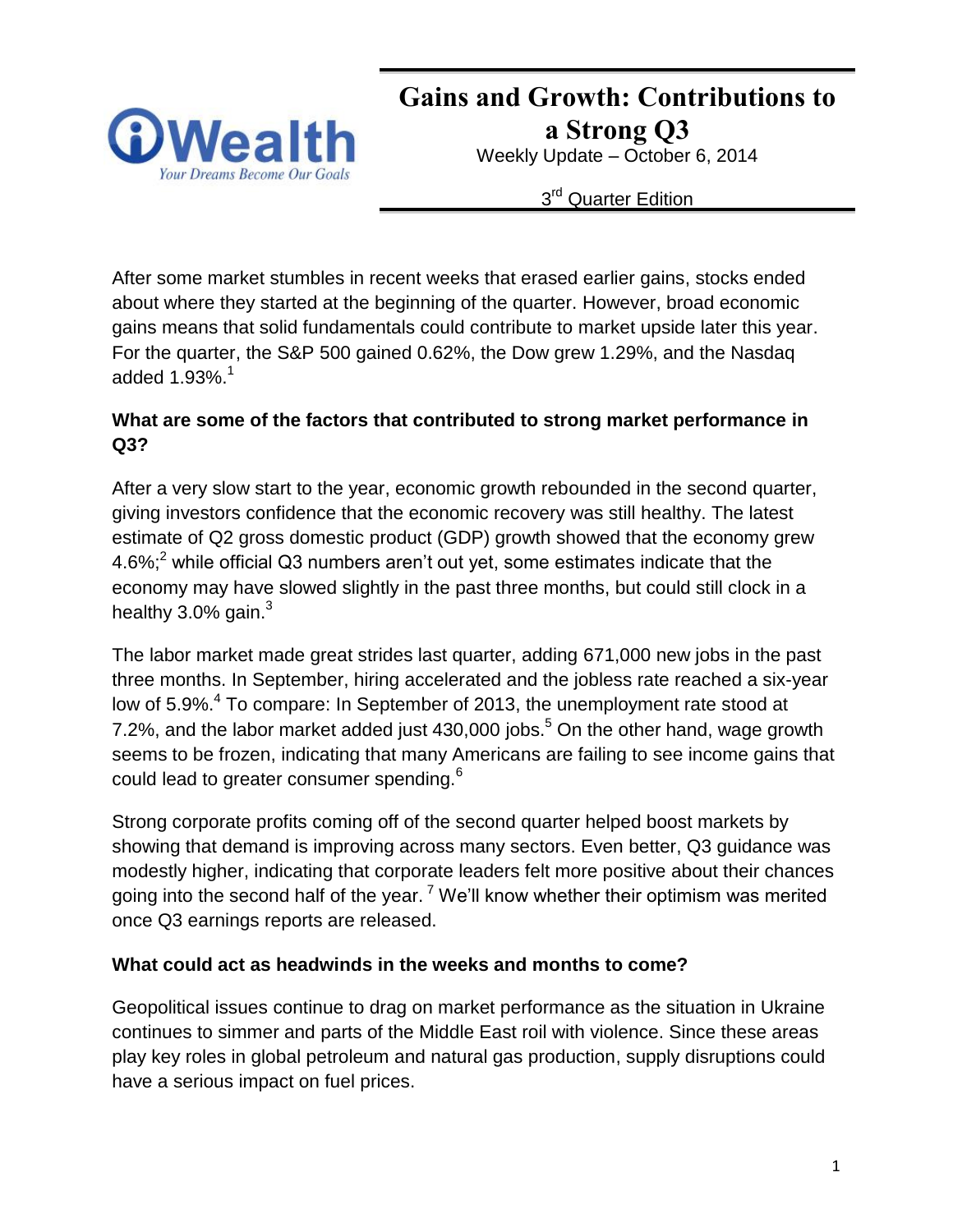Europe and Japan continue to struggle with stubbornly weak economic growth and low inflation, prompting calls for additional central bank activity. If these major U.S. trading partners continue to experience trouble, it could weaken market outlooks this year.

The Federal Reserve was a big player last quarter, and its monetary policy decisions will likely impact market activities in the coming weeks and months. The current round of bond purchases are scheduled to end in October, bringing the Fed's quantitative easing programs to a halt.<sup>8</sup> Investors are now turning their attention to the question of when the Fed will begin raising interest rates, and speculations will likely lead to further market volatility.

Markets have been running high, with multiple indexes reaching new records in the third quarter, which can sometimes presage a pullback as investors pause to take stock of the market environment. Is a pullback certain? Definitely not. Bottom line: Domestic economic fundamentals are strong going into the final three months of the year. As earnings start trickling in, solid performances could translate into further market upside. As always, we recommend staying focused on long-term goals instead of short-term volatility and market performance.

### **ECONOMIC CALENDAR:**

**Tuesday:** JOLTS **Wednesday:** EIA Petroleum Status Report, FOMC Minutes **Thursday:** Jobless Claims **Friday:** Import and Export Prices, Treasury Budget

| Data as of 10/3/2014         | 1-Week   | <b>Since 1/1/14</b> | 1-Year   | 5-Year | 10-Year |
|------------------------------|----------|---------------------|----------|--------|---------|
| Standard & Poor's 500        | $-0.75%$ | 6.47%               | 17.23%   | 18.39% | 7.39%   |
| <b>DOW</b>                   | $-0.60%$ | 2.61%               | 13.42%   | 15.86% | 6.69%   |
| <b>NASDAQ</b>                | $-0.81%$ | 7.16%               | 18.58%   | 23.70% | 13.04%  |
| U.S. Corporate Bond Index    | 0.61%    | 3.21%               | 3.45%    | 1.96%  | 1.01%   |
| <b>International</b>         | $-3.43%$ | $-6.43%$            | $-1.55%$ | 3.67%  | 2.99%   |
| Data as 10/3/2014            | 1 mo.    | 6 mo.               | 1 yr.    | 5 yr.  | 10 yr.  |
| <b>Treasury Yields (CMT)</b> | 0.01%    | 0.03%               | 0.11%    | 1.73%  | 2.45%   |

Notes: All index returns exclude reinvested dividends, and the 5-year and 10-year returns are annualized. Sources: Yahoo! Finance and [Treasury.gov.](http://treasury.gov/) International performance is represented by the MSCI EAFE Index. Corporate bond performance is represented by the DJCBP. Past performance is no guarantee of future results. Indices are unmanaged and cannot be invested into directly.

#### **HEADLINES:**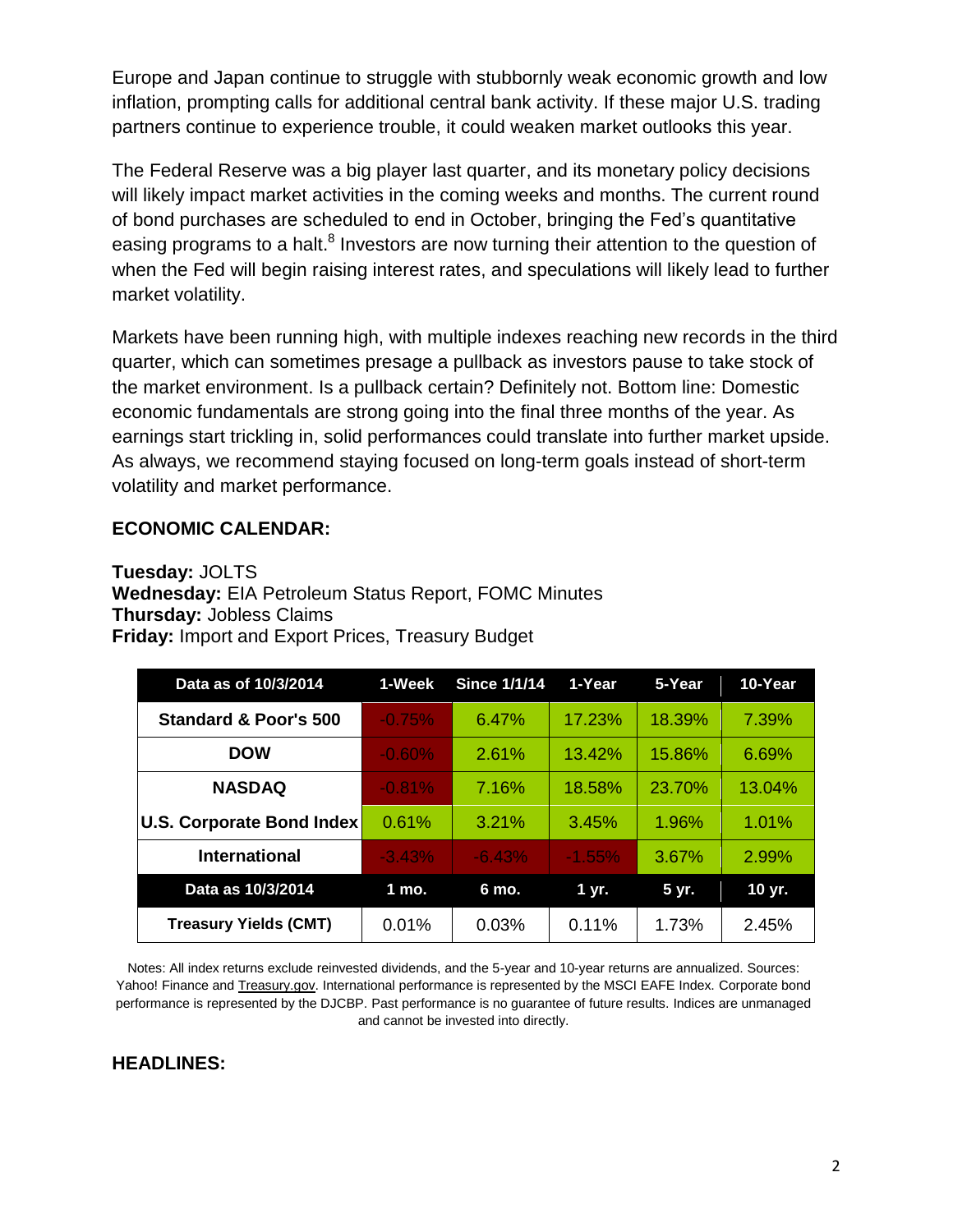**U.S. auto sales rise.** After a sharp increase in August, sales of cars and light trucks rose on big Labor Day discounts in September. While the higher trend is good news for the industry, price cuts and incentives will chip away at company profits.<sup>9</sup>

**Trade gap shrinks on low oil prices.** The gap between imports and exports dropped in August as lower oil prices caused the overall cost of imports to fall. This is good news for consumer spending as lower import costs puts dollars in consumers' wallets.<sup>10</sup>

**Factory orders drop in August.** As expected, orders for manufactured goods plummeted 10% in August, erasing July gains. The July jump was driven by a one-off surge in aircrafts; stripping out the volatile transportation category, core orders were down slightly by  $0.1\%$ <sup>11</sup>

**Consumer confidence drops sharply in September.** After hitting a seven-year high in August, confidence among American consumers hit a speed bump as they worried about jobs and income growth. However, consumers were still upbeat about the future, hopefully indicating that consumer spending won't take a hit in the months to come.<sup>12</sup>



*"Either you run the day, or the day runs you." –Jim Rohn*



**Fruit and Nut Dessert Focaccia**



*Store-bought pizza dough makes this delicious dessert easy to make.*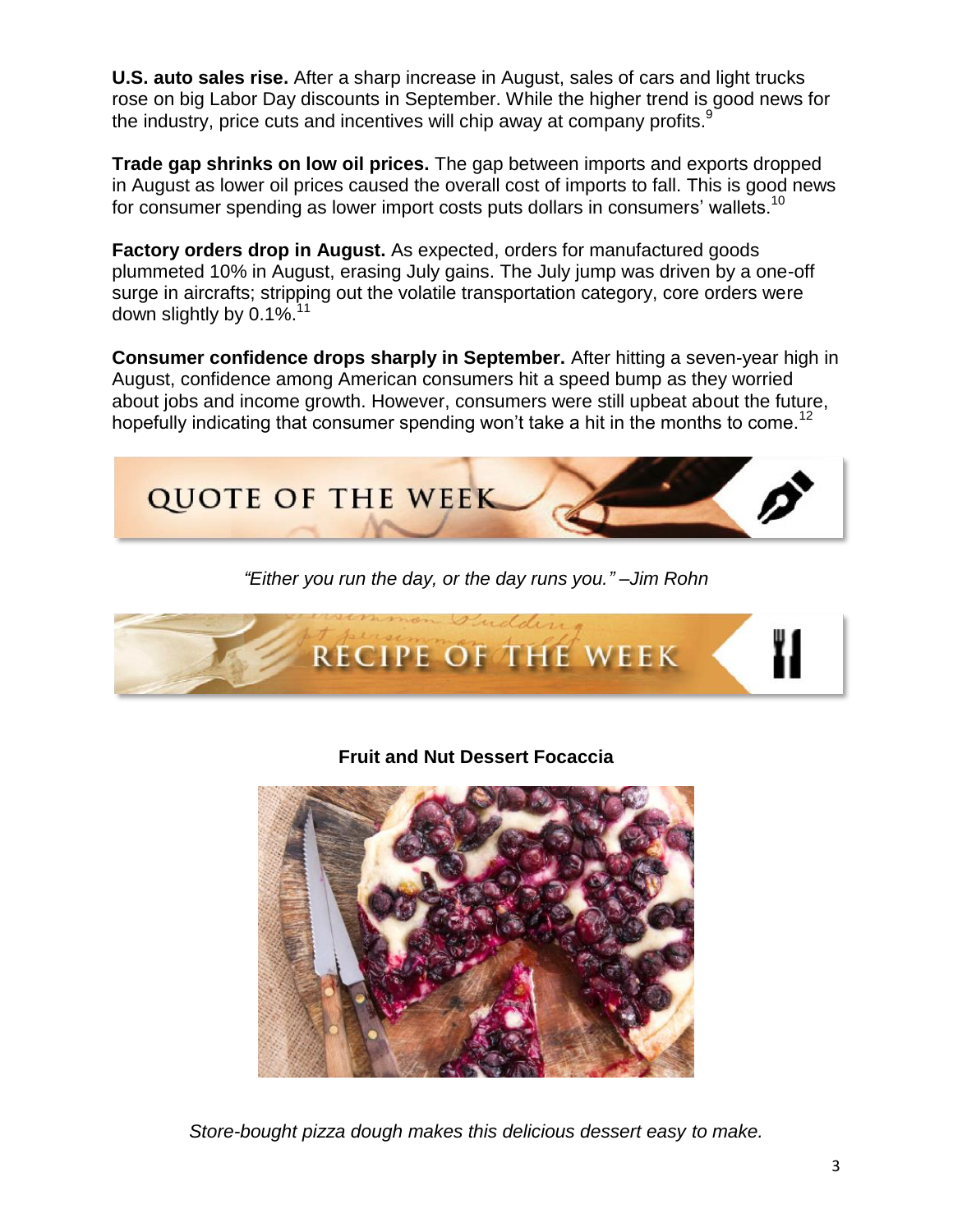### **Ingredients:**

Serves 4

1 refrigerated white or whole wheat pizza dough 2 cups seedless grapes, blueberries, or other fresh berry  $\frac{1}{2}$  cup pine nuts, walnuts, or almonds, chopped 4 tablespoons honey 8 oz package of cream cheese ½ teaspoon vanilla Oil or spray for the pan

# **Directions:**

- 1. Preheat oven to 425° F.
- 2. Roll the pizza dough into two rounds and place each on a greased baking sheet.
- 3. Beat together the honey, cream cheese, and vanilla until thoroughly combined.
- 4. Using a spatula, spread the mixture across each round of dough.
- 5. Top each focaccia with half of the fruit and nuts.
- 6. Bake 20 to 25 minutes, rotating pans halfway through, until the focaccia is golden brown.
- 7. Serve warm.

Recipe adapted from Kate Merker and Sara Quessenberry | RealSimple.com<sup>13</sup>



# **Get Helpful IRS Tips on Social Media**

Social media isn't just for connecting with family, friends, and your favorite financial professional. The IRS also uses social media to distribute important tax information and help you stay on top of your taxes.

- The IRS uses **Twitter** to tweet tax-related tips, news, and more. Follow them at @IRSnews and @IRSenEspanol. The Taxpayer Advocate Service tweets from @YourVoiceAtIRS.
- **IRS2Go** is a free app where you can check your refund status, get tax updates, or follow the IRS on Twitter. You can download it free from the iTunes app store or the Google Play Store.
- The IRS **YouTube** Channels offer short videos on many tax topics. Videos are available in English, Spanish, and ASL.

Tip courtesy of  $IRS.gov<sup>14</sup>$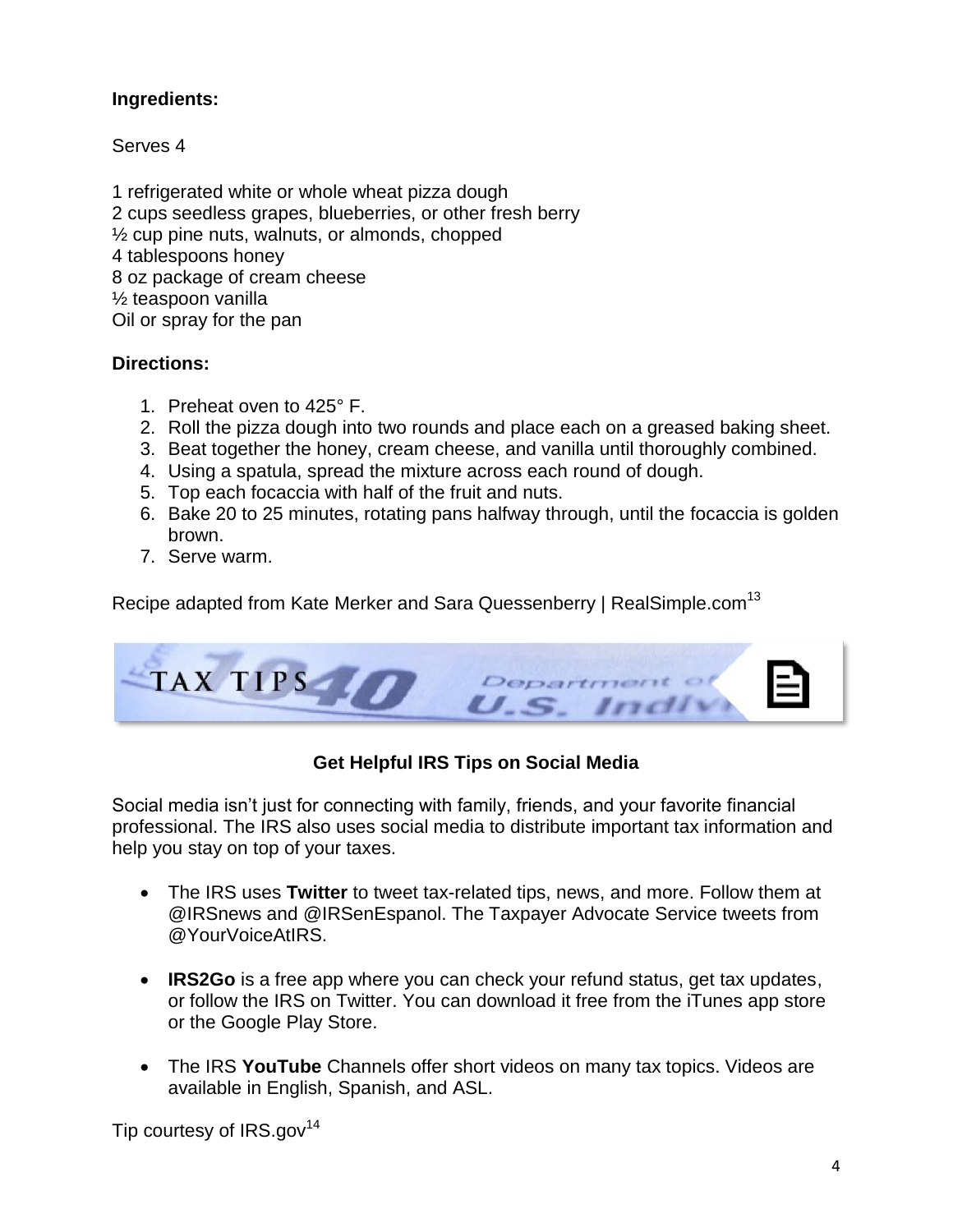

#### **Judge Distances Correctly**

If you don't know how to judge distances well, your short game will suffer. Here's a great drill for improving your depth perception. Tee up a ball a moderate distance away from the hole. Evaluate the shot and set up as you normally would. Then, close your eyes and walk toward the hole with your putter in your hand. Stop and point at where you think the hole is. Did you get it right? If not, repeat the drill until you can accurately judge the distance.

Tip courtesy of Dan Martin, PGA | Golf Tips Mag<sup>15</sup>

#### *Share the Wealth of Knowledge!*

*Please share this market update with family, friends, or colleagues. We love being introduced!*

Securities, advisory services, and insurance products are offered through Investment Centers of America, Inc (ICA), member FINRA, SIPC, a Registered Investment Advisor, and affiliated insurance agencies. ICA and iWealth are separate companies.

Investing involves risk including the potential loss of principal. No investment strategy can guarantee a profit or protect against loss in periods of declining values.

Diversification does not guarantee profit nor is it guaranteed to protect assets

The Standard & Poor's 500 (S&P 500) is an unmanaged group of securities considered to be representative of the stock market in general.

The Dow Jones Industrial Average is a price-weighted average of 30 significant stocks traded on the New York Stock Exchange and the NASDAQ. The DJIA was invented by Charles Dow back in 1896.

The Nasdaq Composite is an index of the common stocks and similar securities listed on the NASDAQ stock market and is considered a broad indicator of the performance of stocks of technology companies and growth companies.

The MSCI EAFE Index was created by Morgan Stanley Capital International (MSCI) that serves as a benchmark of the performance in major international equity markets as represented by 21 major MSCI indexes from Europe, Australia and Southeast Asia.

The Dow Jones Corporate Bond Index is a 96-bond index designed to represent the market performance, on a total-return basis, of investment-grade bonds issued by leading U.S. companies. Bonds are equally weighted by maturity cell, industry sector, and the overall index.

The S&P/Case-Shiller Home Price Indices are the leading measures of U.S. residential real estate prices, tracking changes in the value of residential real estate. The index is made up of measures of real estate prices in 20 cities and weighted to produce the index.

The 10-year Treasury Note represents debt owed by the United States Treasury to the public. Since the U.S. Government is seen as a risk-free borrower, investors use the 10-year Treasury Note as a benchmark for the long-term bond market.

Google Finance is the source for any reference to the performance of an index between two specific periods.

Opinions expressed are subject to change without notice and are not intended as investment advice or to predict future performance.